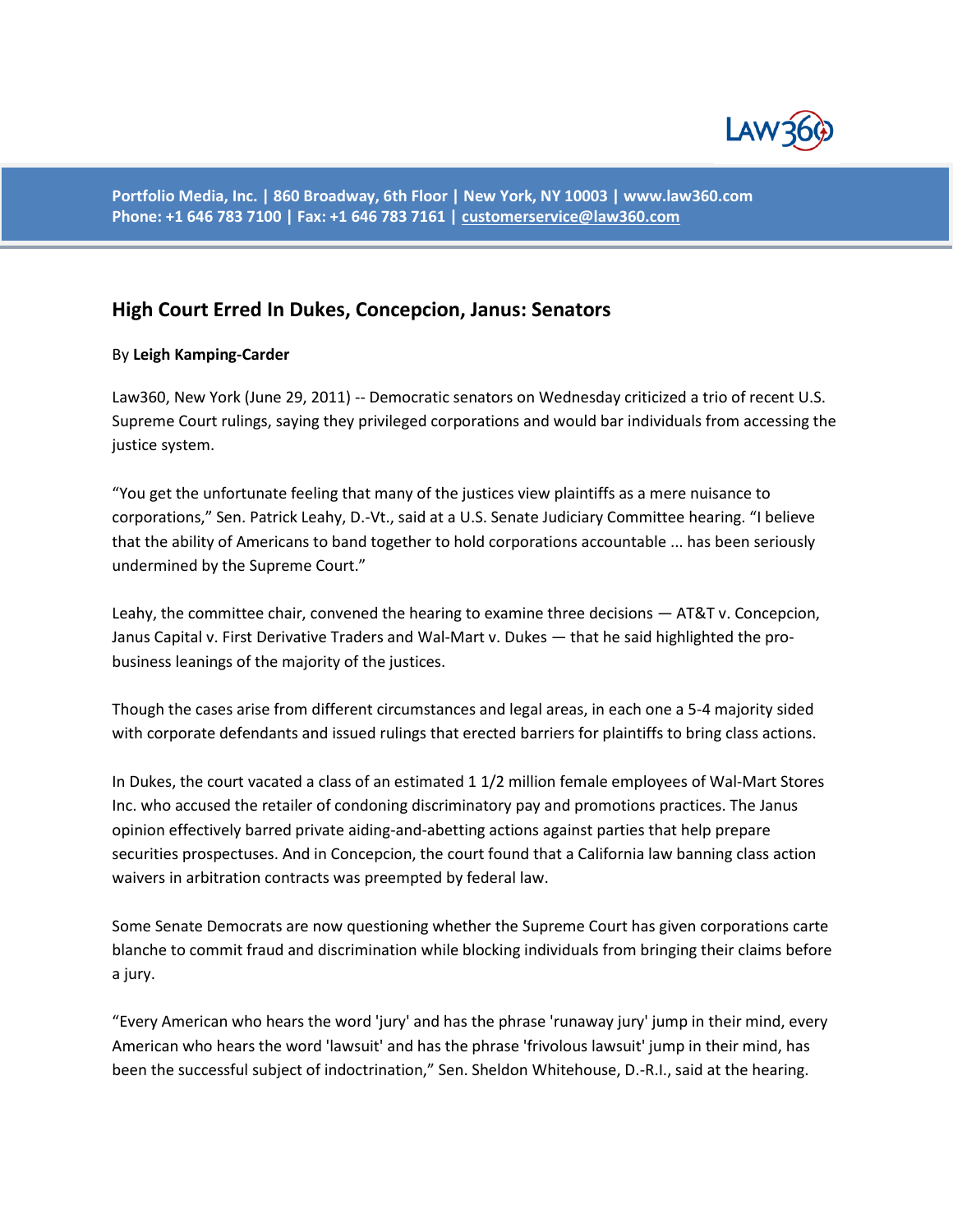Mayer Brown LLP partner Andrew J. Pincus defended the high court's decisions.

Pincus, who pulled in the win for AT&T, said the Supreme Court was simply applying long-held legal principles to curb unusual applications of the law, and it would be impossible to predict the reach of the decisions.

Observers might be retroactively ascribing larger importance to cases won by corporations, he said, noting that in the last term, plaintiffs and defendants each won nine cases involving private plaintiffs seeking damages from businesses.

"In looking at the court's cases, it's important to look at the whole range," he said. "Of course it's possible to have a vigorous policy debate regarding the best way to resolve these issues, but the policy debate is separate."

Melissa Hart, a University of Colorado Law School professor who focuses on discrimination, argued that together the decisions "reflect tremendous skepticism, I think it's fair to call it hostility, to class action resolution of disputes by the Supreme Court."

The rulings demonstrate a "troubling" trend of the high court interpreting procedural rules to make it more difficult for plaintiffs to present the substance of their claims to judges and juries, Hart said.

Pincus also came under fire from Sen. Al Franken, D.-Minn., who criticized a letter the attorney wrote to the New York Times defending AT&T's arbitration program. Franken, who has introduced a bill to ban mandatory arbitration clauses in consumer contracts, demanded to know how long it would have taken consumers to get a refund for the \$30 sales tax charge at issue in the Concepcion case.

"Now they've devised a scheme to prevent people from suing," Franken said. "No one's going to spend time getting \$30 back. The only way to do it is through a class action suit. What this decision does is incentivize corporations like AT&T to rip people off \$30 at a time."

In recent years, Congress has moved to undo other high court decisions perceived as benefiting corporations at the expense of individuals, but lawmakers have met with mixed success.

The Lilly Ledbetter Fair Pay Act, enacted in January 2009, overturned the decision in Ledbetter v. Goodyear Tire & Rubber Co. by easing the statute of limitations on workers' pay discrimination claims. But Democratic Senators failed to strike down Citizens United vs. Federal Election Commission, the 2010 decision that removed limits on corporate and union political campaign spending.

Witnesses at the hearing also included Betty Dukes, a named plaintiff in the Wal-Mart case; Robert Alt, a senior legal fellow at the Heritage Foundation; and James D. Cox, a Duke University School of Law professor.

--Editing by John Williams.